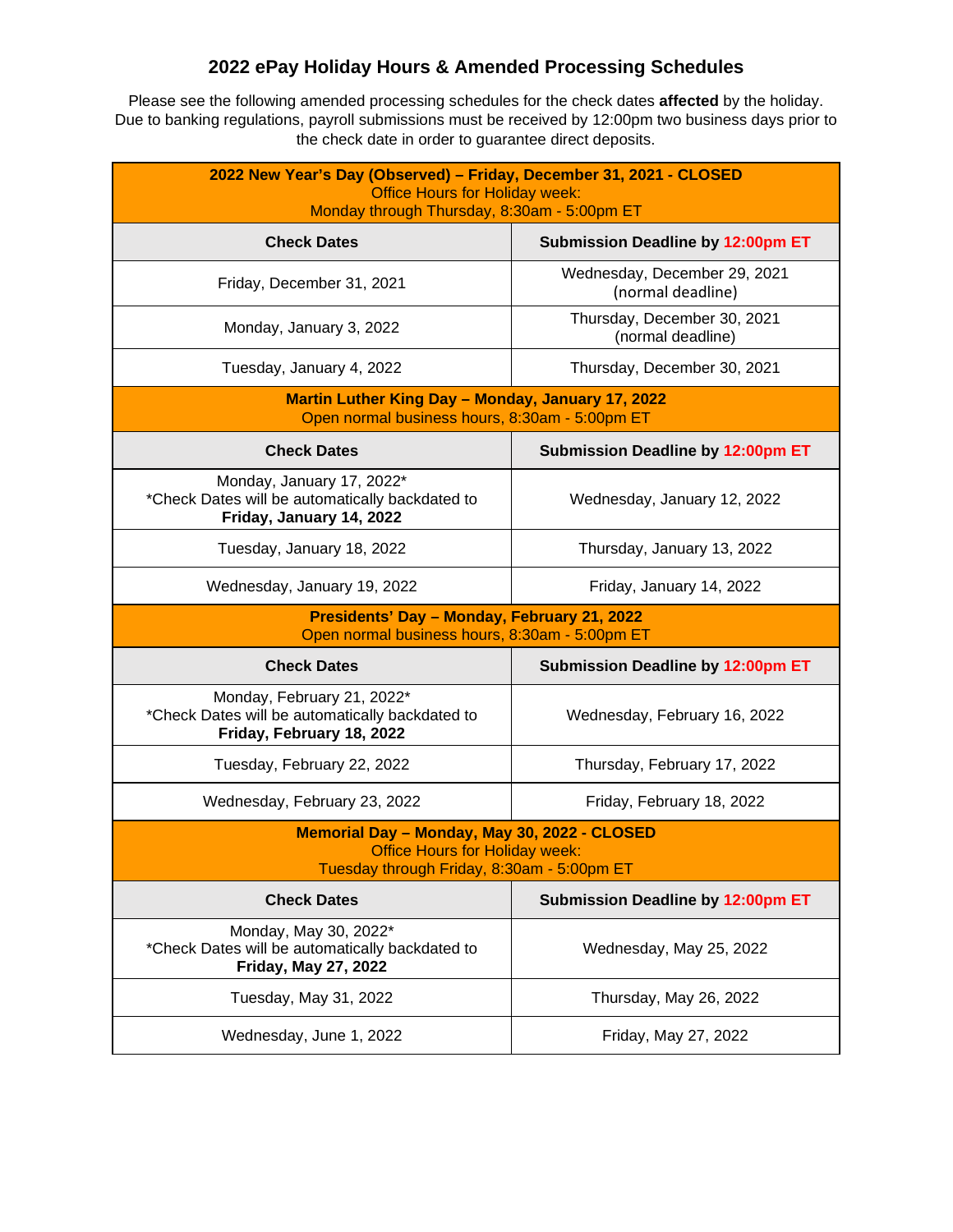## **2022 ePay Holiday Hours & Amended Processing Schedules**

Please see the following amended processing schedules for the check dates **affected** by the holiday. Due to banking regulations, payroll submissions must be received by 12:00pm two business days prior to the check date in order to guarantee direct deposits.

| Juneteenth (Observed)- Monday, June 20, 2022<br>Open normal business hours, 8:30am - 5:00pm ET                                        |                                   |  |
|---------------------------------------------------------------------------------------------------------------------------------------|-----------------------------------|--|
| <b>Check Dates</b>                                                                                                                    | Submission Deadline by 12:00pm ET |  |
| Monday, June 20, 2022*<br>*Checks Dates will be automatically backdated to<br><b>Friday, June 17, 2022</b>                            | Wednesday, June 15, 2022          |  |
| Tuesday, June 21, 2022                                                                                                                | Thursday, June 16, 2022           |  |
| Wednesday, June 22, 2022                                                                                                              | Friday, June 17, 2022             |  |
| 4th of July - Monday, July 4, 2022 - CLOSED<br><b>Office Hours for Holiday week:</b><br>Tuesday through Friday, 8:30am - 5:00pm ET    |                                   |  |
| <b>Check Dates</b>                                                                                                                    | Submission Deadline by 12:00pm ET |  |
| Monday, July 4, 2022*<br>*Check Dates will be automatically backdated to<br>Friday, July 1, 2022                                      | Wednesday, June 29, 2022          |  |
| Tuesday, July 5, 2022                                                                                                                 | Thursday, June 30, 2022           |  |
| Wednesday, July 6, 2022                                                                                                               | Friday, July 1, 2022              |  |
| Labor Day - Monday, September 5, 2022 - CLOSED<br><b>Office Hours for Holiday week:</b><br>Tuesday through Friday, 8:30am - 5:00pm ET |                                   |  |
| <b>Check Dates</b>                                                                                                                    | Submission Deadline by 12:00pm ET |  |
| Monday, September 5, 2022*<br>*Check Dates will be automatically backdated to<br>Friday, September 2, 2022                            | Wednesday, August 31, 2022        |  |
| Tuesday, September 6, 2022                                                                                                            | Thursday, September 1, 2022       |  |
| Wednesday, September 7, 2022                                                                                                          | Friday, September 2, 2022         |  |
| <b>Columbus Day, Monday, October 10, 2022</b><br>Open normal business hours, 8:30am - 5:00pm ET                                       |                                   |  |
| <b>Check Dates</b>                                                                                                                    | Submission Deadline by 12:00pm ET |  |
| Monday, October 10, 2022*<br>*Check Dates will be automatically backdated to<br>Friday, October 7, 2022                               | Wednesday, October 5, 2022        |  |
| Tuesday, October 11, 2022                                                                                                             | Thursday, October 6, 2022         |  |
| Wednesday, October 12, 2022                                                                                                           | Friday, October 7, 2022           |  |